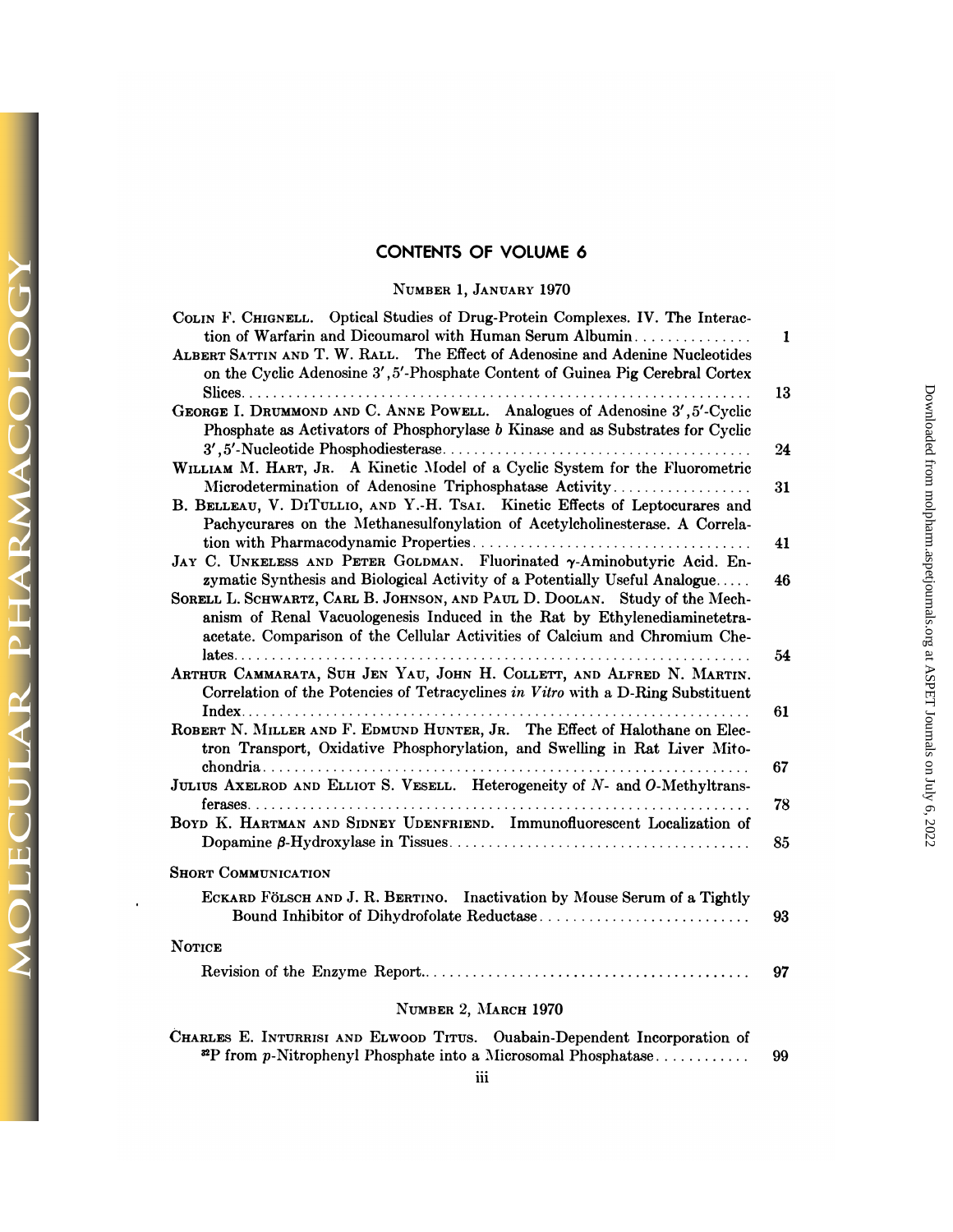| RICHARD J. KITZ, LEON M. BRASWELL, AND SARA GINSBURG. On the Question: Is                                                                                                  |     |
|----------------------------------------------------------------------------------------------------------------------------------------------------------------------------|-----|
|                                                                                                                                                                            | 108 |
| JOSÉ GONZÁLEZ RODRÍGUEZ, JOSÉ L. LA TORRE, AND EDUARDO DE ROBERTIS. The<br>Interaction between Atropine Sulfate and a Proteolipid from Cerebral Cortex                     |     |
|                                                                                                                                                                            | 122 |
| E. F. GALE. Effects of Diacetylmorphine and Related Morphinans on Some Bio-                                                                                                | 128 |
| E. F. GALE. Effect of Morphine Derivatives on Lipid Metabolism in Staphylococcus                                                                                           | 134 |
| FRANZ-J. LEINWEBER AND GEORGE A. BRAUN. Mechanism of Inhibition of Hista-<br>mine Synthesis in the Rat: Two Specific Gastric Histidine Decarboxylases                      | 146 |
| L. A. FAHIEN AND O. SHEMISA. Effects of Chlorpromazine on Glutamate Dehy-                                                                                                  | 156 |
| DAVID C. KLEIN AND JACK ROWE. Pineal Gland in Organ Culture. I. Inhibition by<br>Harmine of Serotonin- <sup>14</sup> C Oxidation, Accompanied by Stimulation of Melatonin- |     |
|                                                                                                                                                                            | 164 |
| ROLF ZILVERSMIT. Thioxanthones: Structural Differences between Lucanthone and                                                                                              |     |
|                                                                                                                                                                            | 172 |
| C. J. PARLI AND G. J. MANNERING. Induction of Drug Metabolism. IV. Relative<br>Abilities of Polycyclic Hydrocarbons to Increase Levels of Microsomal 3-Methyl-             |     |
| 4-methylaminoazobenzene N-Demethylase Activity and Cytochrome $P_1$ -450                                                                                                   | 178 |
| <b>SHORT COMMUNICATION</b>                                                                                                                                                 |     |
| HIROTOSHI SHIMIZU, CYRUS R. CREVELING, AND JOHN W. DALY. Cyclic Adeno-<br>sine 3', 5'-Monophosphate Formation in Brain Slices: Stimulation by Batra-                       |     |

#### NUMBER 3, MAY 1970

| ARNOLD J. WOHL. Electronic Molecular Pharmacology: the Benzothiadiazine Anti- |     |
|-------------------------------------------------------------------------------|-----|
| hypertensive Agents. I. Pharmacological Aspects of Tautomerism and Conforma-  |     |
|                                                                               | 189 |
| ARNOLD J. WOHL. Electronic Molecular Pharmacology: The Benzothiadiazine Anti- |     |
| hypertensive Agents. II. Multiple Regression Analyses Relating Biological     |     |
|                                                                               | 195 |
| ALVITO P. ALVARES AND G. J. MANNERING. Two-Substrate Kinetics of Drug-Metab-  |     |
|                                                                               | 206 |
| ANTHONY Y. H. LU, HENRY W. STROBEL, AND MINOR J. COON. Properties of a Solu-  |     |
| bilized Form of the Cytochrome P-450-Containing Mixed-Function Oxidase of     |     |
|                                                                               | 213 |
| DAVID KUPFER AND STEN ORRENIUS. Characteristics of Guinea Pig Liver and       |     |
|                                                                               | 221 |
| LLENE H. RAISFELD, PAOLO BACCIN, FERENC HUTTERER, AND FENTON SCHAFFNER.       |     |
| The Effect of 3-Amino-1,2,4-triazole on the Phenobarbital-Induced Formation   |     |
|                                                                               | 231 |
| CARL R. MORRIS, LIDIA V. ANDREW, LEONA P. WHICHARD, AND DAVID J. HOLBROOK,    |     |
| JR. The Binding of Antimalarial Aminoquinolines to Nucleic Acids and Poly-    |     |
|                                                                               | 240 |
| DAVID KESSEL AND ISIDORE WODINSKY. Thymidine Kinase as a Determinant of the   |     |
| Response to 5-Fluoro-2'-deoxyuridine in Transplantable Murine Leukemias       | 251 |

184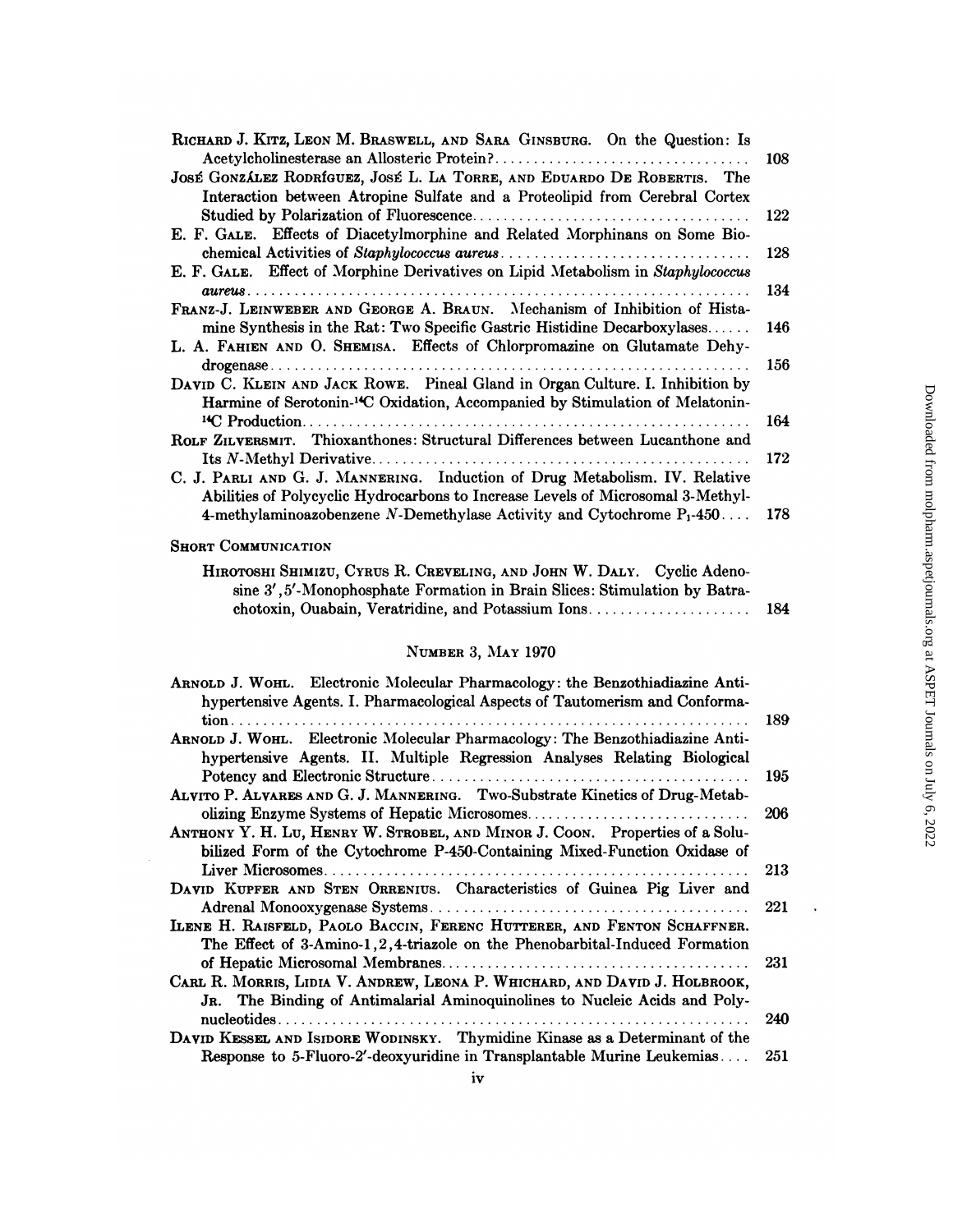| M. R. SHEEN, H. F. MARTIN, AND R. E. PARKS, JR. The Interaction of the Nucleo- |  |
|--------------------------------------------------------------------------------|--|
| side Analogues, Formycins A and B, with Xanthine Oxidase and Hepatic Alde-     |  |
|                                                                                |  |
| CAROL M. GREENSPAN AND IRWIN B. WILSON. The Effect of Fluoride on the Reac-    |  |
|                                                                                |  |
| YOSHISADA FUJIWARA, TOSHIKAZU OKI, AND CHARLES HEIDELBERGER. Fluori-           |  |
| nated Pyrimidines. XXXVII. Effects of 5-Trifluoromethyl-2'-deoxyuridine on     |  |
| the Synthesis of Deoxyribonucleic Acid of Mammalian Cells in Culture 273       |  |
| YOSHIDA FUJIWARA AND CHARLES HEIDELBERGER. Fluorinated Pyrimidines.            |  |
| XXXVIII. The Incorporation of 5-Trifluoromethyl-2'-deoxyuridine into the       |  |
|                                                                                |  |

 $\bar{\phantom{a}}$ 

 $\pmb{\downarrow}$ 

 $\sim$ 

# NUMBER 4, JULY 1970

| D. W. NEBERT AND L. L. BAUSSERMAN. Fate of Inducer during Induction of Aryl     |     |
|---------------------------------------------------------------------------------|-----|
| Hydrocarbon Hydroxylase Activity in Mammalian Cell Culture. I. Intracellular    |     |
|                                                                                 | 293 |
| D. W. NEBERT AND L. L. BAUSSERMAN. Fate of Inducer during Induction of Aryl     |     |
| Hydrocarbon Hydroxylase Activity in Mammalian Cell Culture. II. Levels of       |     |
| Intracellular Polycyclic Hydrocarbon during Enzyme Induction and Decay          | 304 |
| J. S. PAUL AND P. O'B. MONTGOMERY, JR. Interaction of 4-Nitroquinoline 1-Oxide  |     |
| with Deoxyribonucleic Acid and Synthetic Polydeoxyribonucleotides               | 315 |
| ALBERTA M. ALBRECHT AND DORRIS J. HUTCHISON. Folate Reductase of the Ame-       |     |
| thopterin-Resistant Streptococcus faecium var. durans/ $A_k$ . I. Inhibition by |     |
| Amethopterin and Methasquin, a New Quinazoline Antifolate                       | 323 |
| PRISCILLA P. SAUNDERS AND GRADY F. SAUNDERS. Effect of 2,2'-(9,10-Anthrylene-   |     |
| dimethylene)bis(2-thiopseudourea) on Nucleic Acid Synthesis in Bacteria         | 335 |
| H. BRUCE BOSMANN AND DAVID KESSEL. Altered Glycosidase Levels in Drug-Re-       |     |
|                                                                                 | 345 |
| WALLACE DAIRMAN AND SIDNEY UDENFRIEND. Increased Conversion of Tyrosine to      |     |
| Catecholamines in the Intact Rat Following Elevation of Tissue Tyrosine Hy-     |     |
| droxylase Levels by Administered Phenoxybenzamine                               | 350 |
| H. P. RANG AND J. M. RITTER. On the Mechanism of Desensitization at Cholinergic |     |
|                                                                                 | 357 |
| H. P. RANG AND J. M. RITTER. The Relationship between Desensitization and the   |     |
|                                                                                 | 383 |
| C. R. E. JEFCOATE, R. L. CALABRESE, AND J. L. GAYLOR. Ligand Interactions with  |     |
| Hemoprotein P-450. III. The Use of $n$ -Octylamine and Ethyl Isocyanide Differ- |     |
| ence Spectroscopy in the Quantitative Determination of High- and Low-Spin       |     |
|                                                                                 | 391 |
| M. V. JAGO, J. A. EDGAR, L. W. SMITH, AND C. C. J. CULVENOR. Metabolic Con-     |     |
| version of Heliotridine-Based Pyrrolizidine Alkaloids to Dehydroheliotridine    | 402 |
| A. M. POISNER AND M. HAVA. The Role of Adenosine Triphosphate and Adenosine     |     |
| Triphosphatase in the Release of Catecholamines from the Adrenal Medulla.       |     |
| IV. Adenosine Triphosphate-Activated Uptake of Calcium by Microsomes and        |     |
|                                                                                 | 407 |
| MICHAEL J. WALSH, EDWARD B. TRUITT, JR., AND VIRGINIA E. DAVIS. Acetaldehyde    |     |
| Mediation in the Mechanism of Ethanol-Induced Changes in Norepinephrine         |     |
|                                                                                 | 416 |
|                                                                                 |     |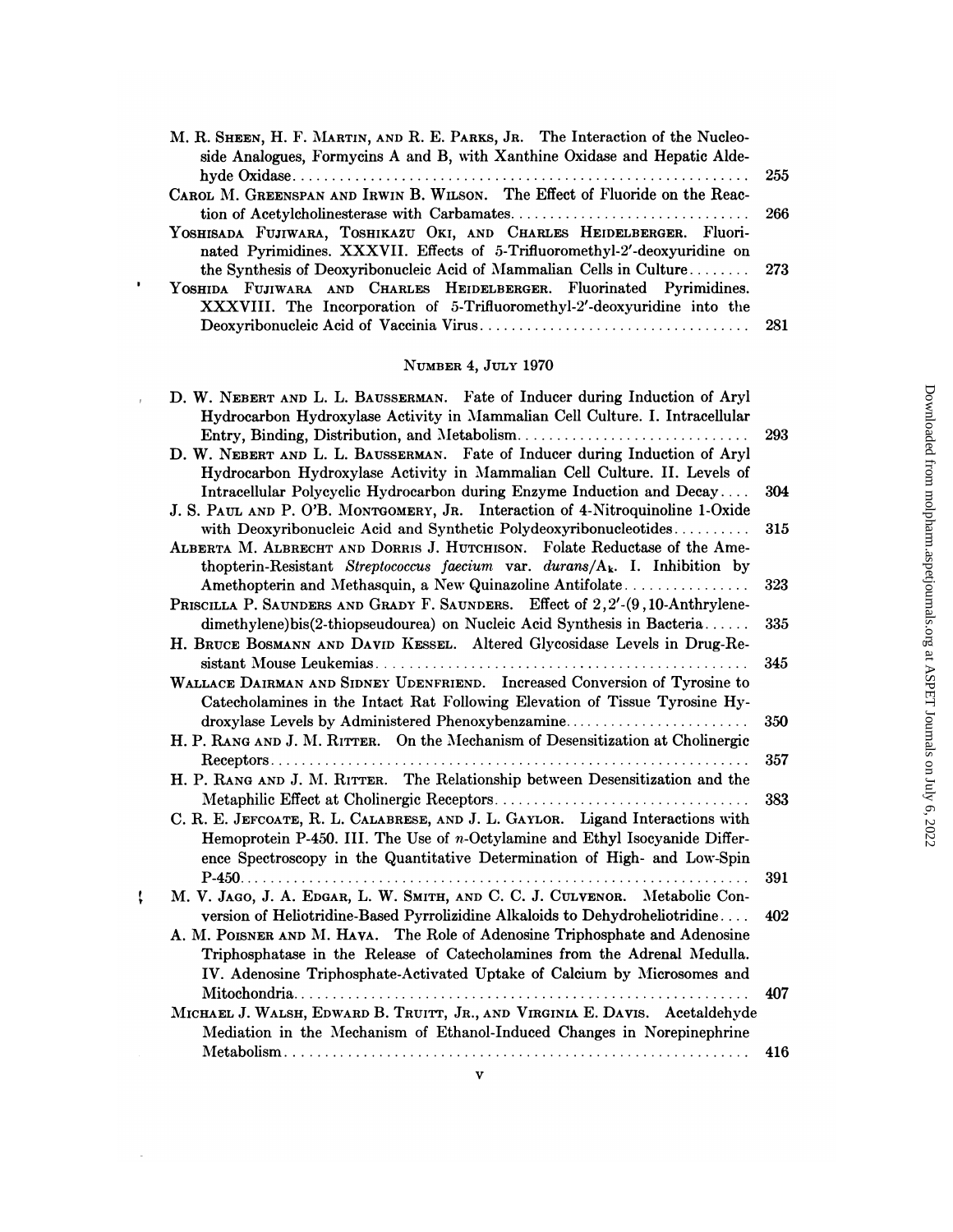| HERBERT SHEPPARD AND CHARLES R. BURGHARDT. The Stimulation of Adenyl      |       |
|---------------------------------------------------------------------------|-------|
|                                                                           |       |
| THOMAS H. MAREN AND CHRISTINE E. WILEY. Kinetics of Carbonic Anhydrase in |       |
| Whole Red Cells as Measured by Transfer of Carbon Dioxide and Ammonia     | - 430 |
| <b>SHORT COMMUNICATIONS</b>                                               |       |
| JULIUS C. ALLEN, HENRY R. BESCH, JR., GERALD GLICK, AND ARNOLD SCHWARTZ.  |       |
| The Binding of Tritiated Ouabain to Sodium- and Potassium-Activated       |       |
| Adenosine Triphosphatase and Cardiac Relaxing System of Perfused Dog      |       |
|                                                                           |       |
| JOSEPH L. HAINING. Kinetics of Induction of Rat Liver Enzymes by Gluco-   |       |
|                                                                           | 444   |

### NUMBER 5, SEPTEMBER 1970

| W. E. WILSON, W. I. SIVITZ, AND L. T. HANNA. Inhibition of Calf Brain Membranal                                                                                                                                                                                                                                                                 |     |
|-------------------------------------------------------------------------------------------------------------------------------------------------------------------------------------------------------------------------------------------------------------------------------------------------------------------------------------------------|-----|
| Sodium- and Potassium-Dependent Adenosine Triphosphatase by Cardioactive                                                                                                                                                                                                                                                                        |     |
|                                                                                                                                                                                                                                                                                                                                                 | 449 |
| CAROL M. GREENSPAN AND IRWIN B. WILSON. The Effect of Fluoride on the Re-                                                                                                                                                                                                                                                                       |     |
| actions of Methanesulfonates with Acetylcholinesterase                                                                                                                                                                                                                                                                                          | 460 |
| DONALD L. HILL AND SUZANNE STRAIGHT. Effects of 6-N-Allyladenosine on Bac-                                                                                                                                                                                                                                                                      |     |
|                                                                                                                                                                                                                                                                                                                                                 | 468 |
| T. YAMANAKA, S. HASE, S. SAKAKIBARA, I. L. SCHWARTZ, B. M. DUBOIS, AND RODER-                                                                                                                                                                                                                                                                   |     |
| ICH WALTER. Crystalline Deamino-dicarba-oxytocin. Preparation and Some                                                                                                                                                                                                                                                                          |     |
|                                                                                                                                                                                                                                                                                                                                                 | 474 |
| J. B. LOMBARDINI, A. W. COULTER, AND PAUL TALALAY. Analogues of Methionine                                                                                                                                                                                                                                                                      |     |
| as Substrates and Inhibitors of the Methionine Adenosyltransferase Reaction.                                                                                                                                                                                                                                                                    |     |
| Deductions Concerning the Conformation of Methionine                                                                                                                                                                                                                                                                                            | 481 |
| JOHN F. HACKNEY, STEPHEN R. GROSS, LEWIS ARONOW, AND WILLIAM B. PRATT.                                                                                                                                                                                                                                                                          |     |
| Specific Glucocorticoid-Binding Macromolecules from Mouse Fibroblasts Grow-                                                                                                                                                                                                                                                                     |     |
| in in Vitro. A Possible Steroid Receptor for Growth Inhibition                                                                                                                                                                                                                                                                                  | 500 |
| SUZANNE S. CHAN AND JOHN N. FAIN. Uncoupling Action of Sulfonylureas on                                                                                                                                                                                                                                                                         |     |
|                                                                                                                                                                                                                                                                                                                                                 | 513 |
| O. M. ROSEN, JACK ERLICHMAN, AND S. M. ROSEN. The Structure-Activity Rela-                                                                                                                                                                                                                                                                      |     |
| tionships of Adrenergic Compounds That Act on the Adenyl Cyclase of the Frog                                                                                                                                                                                                                                                                    |     |
|                                                                                                                                                                                                                                                                                                                                                 | 524 |
| ERNEST BUEDING AND JEAN FISHER. Biochemical Effects of Niridazole on Schisto-                                                                                                                                                                                                                                                                   |     |
|                                                                                                                                                                                                                                                                                                                                                 | 532 |
| A. M. COHEN AND R. W. RUDDON. The Metabolism of Ribonucleic Acid in Rat Liver                                                                                                                                                                                                                                                                   |     |
|                                                                                                                                                                                                                                                                                                                                                 | 540 |
| LEONA P. WHICHARD AND DAVID J. HOLBROOK, JR. The Effect of Chloroquine on the                                                                                                                                                                                                                                                                   |     |
|                                                                                                                                                                                                                                                                                                                                                 | 548 |
| TAI AKERA AND THEODORE M. BRODY. Inhibitory Sites on Sodium- and Potassium-                                                                                                                                                                                                                                                                     |     |
| Activated Adenosine Triphosphatase for Chlorpromazine Free Radical and                                                                                                                                                                                                                                                                          |     |
|                                                                                                                                                                                                                                                                                                                                                 | 557 |
| <b>SHORT COMMUNICATIONS</b>                                                                                                                                                                                                                                                                                                                     |     |
| W. D. WATKINS, J. I. GOODMAN, AND T. R. TEPHLY. Inhibition of Methanol<br>and Ethanol Oxidation by Pyrazole in the Rat and Monkey in $Viv$                                                                                                                                                                                                      | 567 |
| $O_{\text{PQON}}$ D $D_{\text{PDD}}$ $I_{\text{OIII}}$ $W_{\text{M}}$ $V_{\text{M}}$ $m_{\text{M}}$ $I_{\text{M}}$ $I_{\text{M}}$ $I_{\text{M}}$ $I_{\text{M}}$ $I_{\text{M}}$ $I_{\text{M}}$ $I_{\text{M}}$ $I_{\text{M}}$ $I_{\text{M}}$ $I_{\text{M}}$ $I_{\text{M}}$ $I_{\text{M}}$ $I_{\text{M}}$ $I_{\text{M}}$ $I_{\text{M}}$ $I_{\text$ |     |

. ORSON D. BIRD, JOHN W. VAITKUS, AND JANE CLARKE. 2-Amino-4-hydroxy $\frac{1}{2}$ 

 $\bar{\bf 1}$ 

ţ